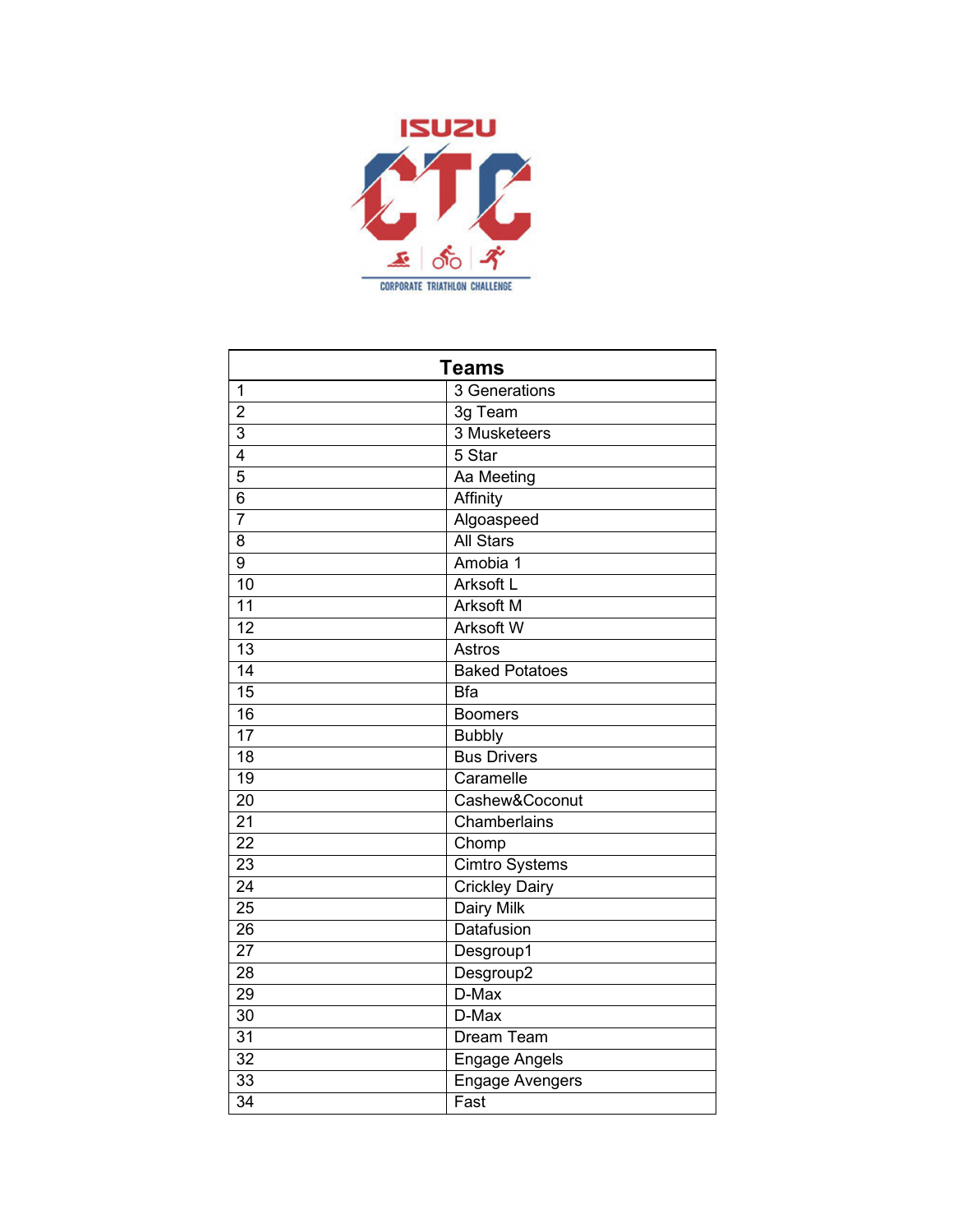| 35              | Fruit&Nut            |
|-----------------|----------------------|
| 36              | Form-Scaff Go Big    |
| 37              | <b>Fs Beasts</b>     |
| 38              | Fs East London       |
| 39              | <b>Furious</b>       |
| 40              | Gc/Mo's              |
| 41              | G-Force              |
| 42              | Giving It A Tri      |
| 43              | Gladiators           |
| 44              | Greystone Stars      |
| 45              | Greyvensteins        |
| 46              | Hairy Greystone      |
| 47              | Harcourts            |
| 48              | Hop And Malt         |
| 49              | Imali                |
| 50              | Imbono 1stteam       |
| 51              | lqela                |
| 52              | <b>Isuzu V-Cross</b> |
| $\overline{53}$ | Jgs Ad Hocs          |
| 54              | Jgs Ccr              |
| 55              | <b>Jgs Legends</b>   |
| 56              | Jgs Wyn Span         |
| 57              | <b>Just Tri</b>      |
| 58              | Khomanani            |
| 59              | Loskop               |
| 60              | Lunch Bar Dream      |
| 61              | Majestic Salon       |
| 62              | Mazars 1st Yr        |
| 63              | Mazars Ta(X)Men      |
| 64              | Midknight Ninja      |
| 65              | <b>Mint Crisp</b>    |
| 66              | <b>Mobilities</b>    |
| 67              | <b>Nat N Shane</b>   |
| 68              | Ps                   |
| 69              | <b>Pwc Auditaurs</b> |
| 70              | Pwh Team One         |
| 71              | Pwh Team Two         |
| 72              | Rebus                |
| 73              | Re/Max Bay 2         |
| 74              | Re/Max Bay Team      |
| 75              | Rose Gold            |
| 76              | <b>Running Away</b>  |
| 77              | Scfp                 |
| 78              | Scorpions            |
| 79              | Scramble             |
| 80              | Simba                |
| 81              | Sov - Agri           |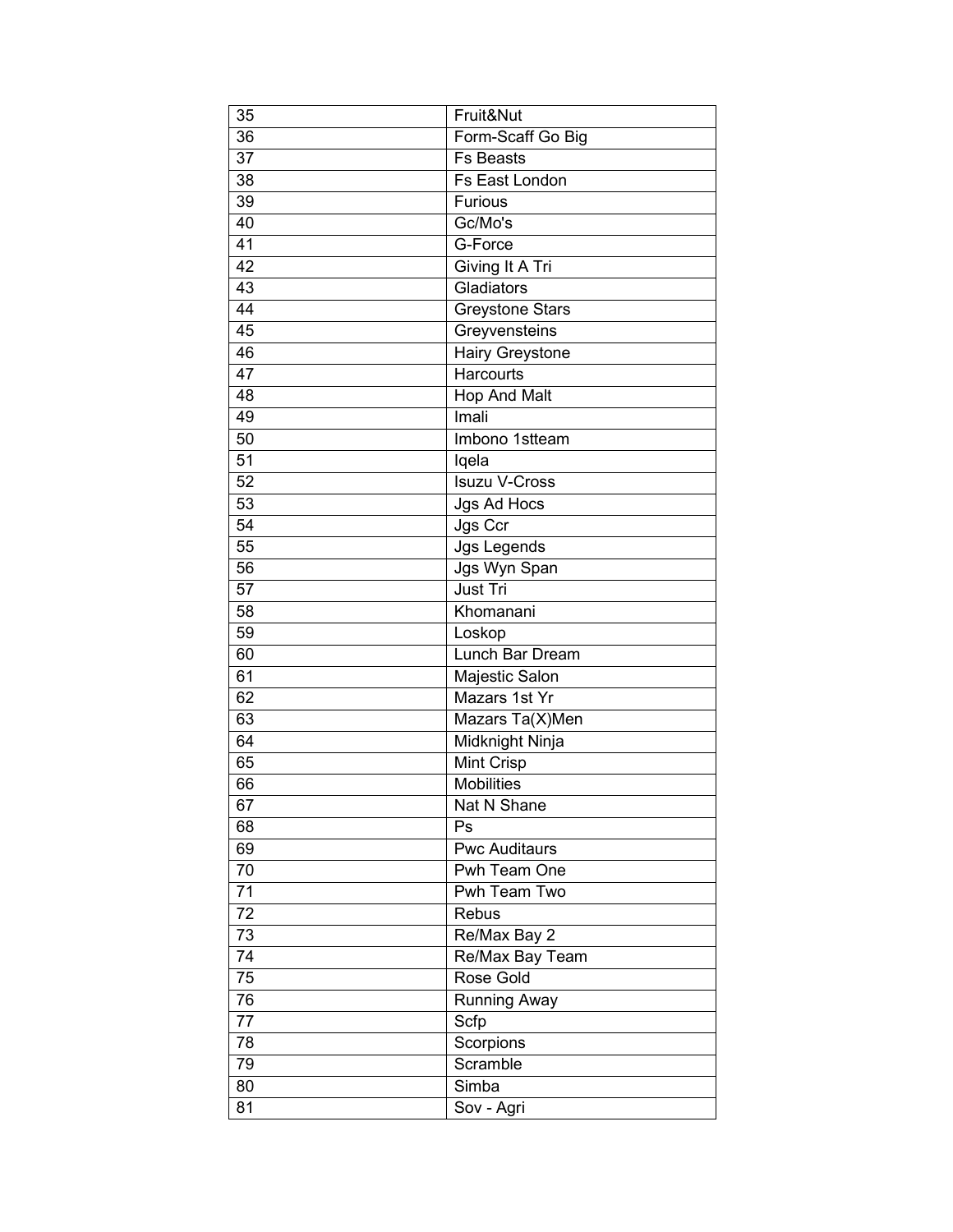| 82              | Sov - Comm             |
|-----------------|------------------------|
| 83              | Sov - Group            |
| 84              | <b>Star-Sterk</b>      |
| 85              | St Georges             |
| 86              | <b>Storming Ahead</b>  |
| 87              | <b>Strombeck</b>       |
| 88              | Tanash                 |
| 89              | Tay-Athletes           |
| 90              | Team Alpha             |
| 91              | Team Cara Cara         |
| 92              | <b>Team Duckworth</b>  |
| 93              | <b>Team Farming</b>    |
| 94              | <b>Team Finance</b>    |
| 95              | Team Imo               |
| 96              | Team Isuzu             |
| $\overline{97}$ | Team Jana              |
| 98              | <b>Team Packing</b>    |
| 99              | <b>Team Peltenburg</b> |
| 100             | <b>Team Underdogs</b>  |
| 101             | <b>Tenacit Team 1</b>  |
| 102             | Tenacit Team 2         |
| 103             | Tenacit Team 3         |
| 104             | Tenacit Team 4         |
| 105             | Tenacit Team 5         |
| 106             | The Big A              |
| 107             | The B Team             |
| 108             | <b>Top Deck</b>        |
| 109             | Triagain               |
| 110             | Tri-Ing                |
| 111             | <b>Tri-Party Pals</b>  |
| 112             | <b>Tritans</b>         |
| 113             | Tumbles                |
| 114             | Two Stroke             |
| 115             | Ue Team 1              |
| 116             | Ue Team 2              |
| 117             | Umicore Team 1         |
| 118             | Umicore Team 4         |
| 119             | Varsitycollege1        |
| 120             | Varsitycollege2        |
| 121             | Varsitycollege4        |
| 122             | We Showed Up           |
| 123             | We Tri For Wine        |
| 124             | Whispers               |
| 125             | Wholenut               |
| 126             | <b>Wine Wizards</b>    |
| 127             | Worth A Tri            |
| 128             | Wwf                    |